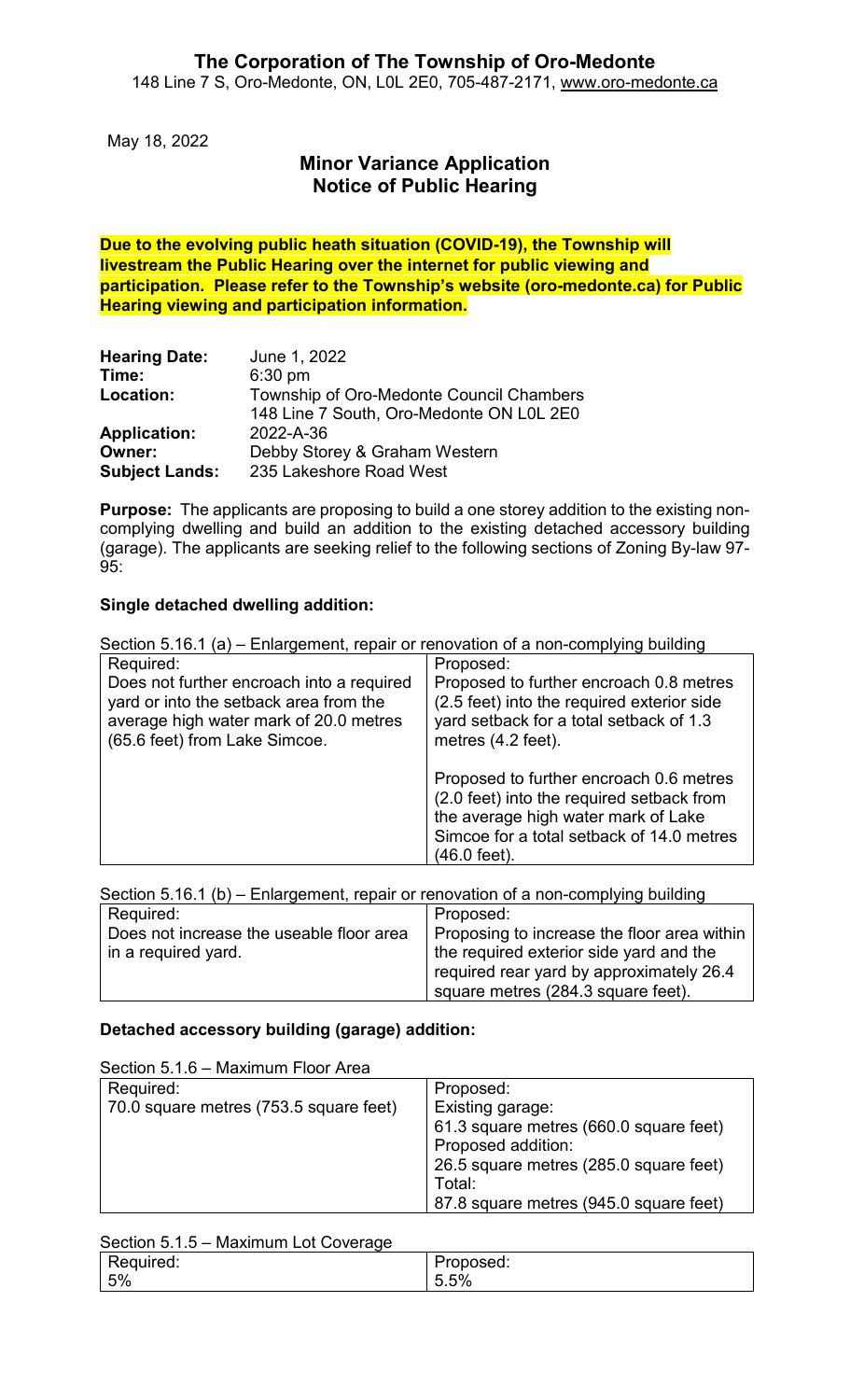#### May 18, 2022 Application: 2022-A-36 Notice of Public Hearing **Page 2 of 4** and 2 of 4

## **Location Map:**



#### **Have Your Say:**

Input on the application is welcome and encouraged. For specific details regarding public participation during the meeting please check the Township website at [https://www.oro](https://www.oro-medonte.ca/municipal-services/planning-information)[medonte.ca/municipal-services/planning-information.](https://www.oro-medonte.ca/municipal-services/planning-information)

Written submissions can be made by:

- 1. Emailed to [planning@oro-medonte.ca](mailto:planning@oro-medonte.ca) prior to or during the Public Hearing;
- 2. Dropped in the drop box at the Township Administration Office on Line 7 South;
- 3. Faxed to (705) 487-0133; or,
- 4. Mailed through Canada Post.

If a person or public body does not make oral submissions at the public hearing or make written submissions prior to the decision on this application, and subsequently submits an appeal of the decision, the Ontario Land Tribunal (OLT) may dismiss the appeal. If you wish to be notified of the decision of the Township of Oro-Medonte in respect to the application, you must make a written request.

Individuals who submit letters and other information to Council and its advisory bodies should be aware that all information, including contact information, contained within their communications may become part of the public record and may be made available through the agenda process, which includes publication on the Township's website.

Written submissions/requests should be directed to:

Township of Oro-Medonte 148 Line 7 South Oro-Medonte, Ontario L0L 2E0 Attn: Secretary Treasurer, Development Services [planning@oro-medonte.ca](mailto:planning@oro-medonte.ca)

#### **More Information:**

For further information, please contact the Secretary-Treasurer during regular office hours Monday to Friday 8:30 a.m. to 4:30 p.m. A copy of the Staff Report will be available to the public on May 27, 2022 on the Township's Web Site: [www.oro-medonte.ca](http://www.oro-medonte.ca/) or from the Development Services Department.

Andy Karaiskakis Secretary-Treasurer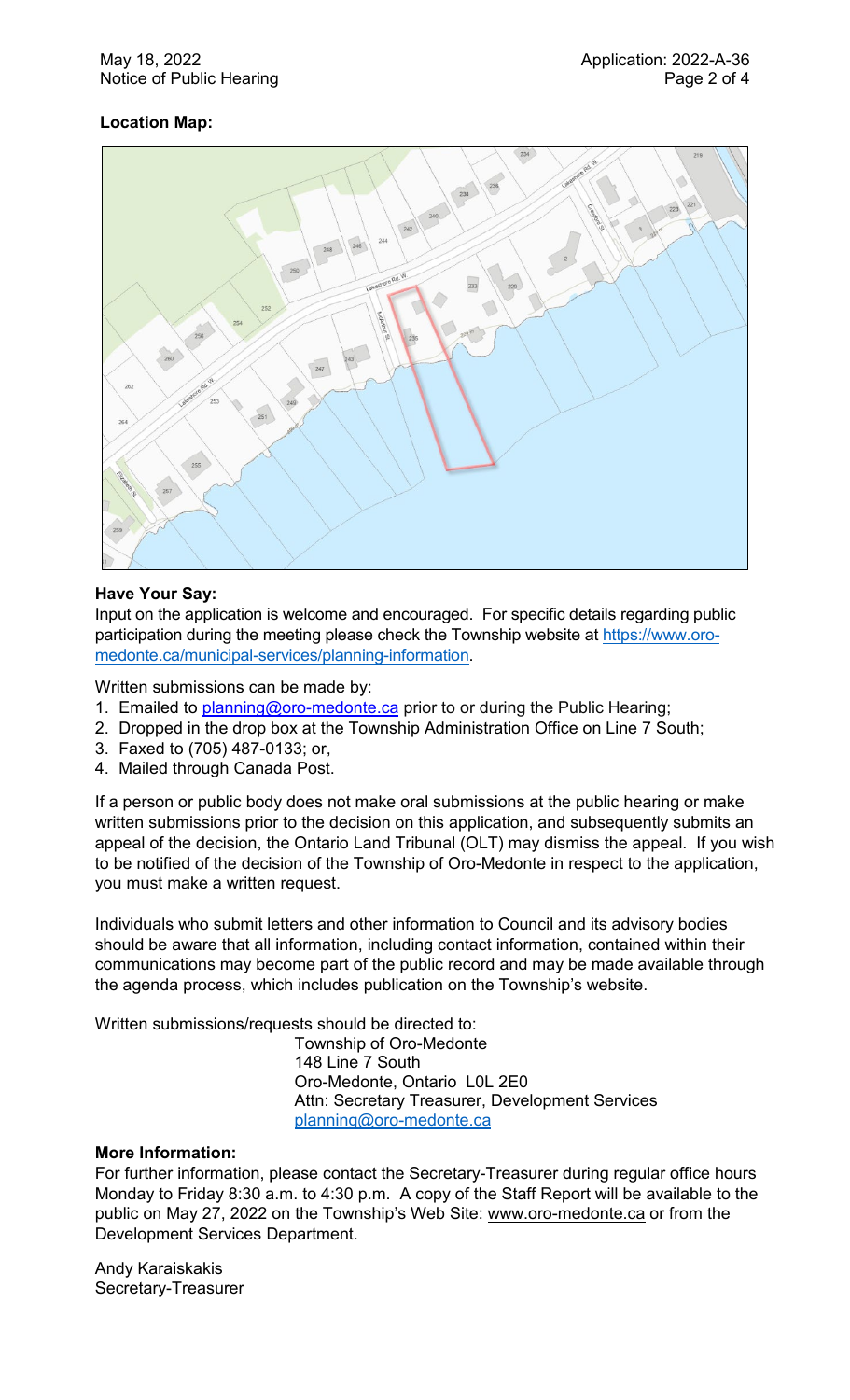#### May 18, 2022 **Application: 2022-A-36** Notice of Public Hearing **Page 3 of 4** and 2 of 4

## **Applicants' Site Plan:**



## **Elevation Drawings:**

## **Proposed single detached dwelling addition:**